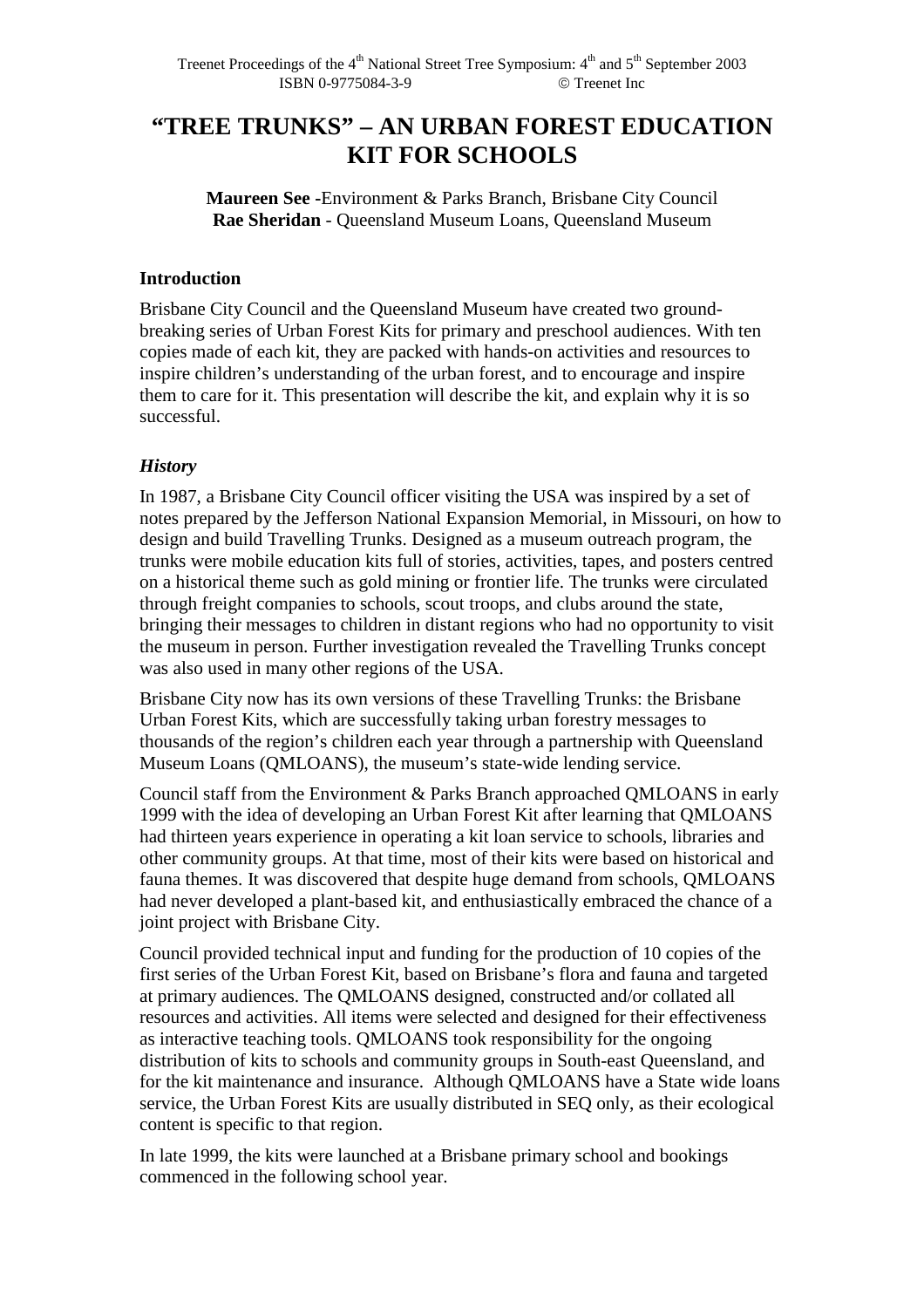Within a year of the kit's release however, it was discovered that early childhood organisations such as kindergartens and preschools were also booking the kit and competing for access with the original target audience of primary age students.

This situation was resolved by the subsequent creation of a second series of the Urban Forest Kit, a scaled down version specifically for this early childhood audience. Ten copies of this new kit, affectionately nicknamed the Sapling Kit, were completed in late 2001.

# *Description*

The original primary school version of the kit comprises four, portable, steel workman's trunks and 500 items including:

- a 2.4 metre high artificial tree, made up of modular sections of trunk, branches, and twigs covered in a Velcro receptive surface.
- over 50 laminated plant and perspex-boxed animal specimens from the Brisbane area that can be attached to the tree with Velcro
- 60 activities for various age levels
- colourful photographic banners, puppets, CDs, games, posters, books, and videos.
- an urban forest management game consisting of a large 3m x 1m wooden model of a generic urban forest that children can walk around and "plant" up to 88 miniature trees
- teacher's guide with detailed curriculum linked activities

The Sapling Kit's tree is shorter and the giant wooden game is omitted. There are also fewer specimens, and simpler activities appropriate to this younger age group.

The original kit aims to provide a comprehensive teaching resource that raises an awareness in children of the specific benefits and management needs of Brisbane's urban forest. They learn, for example, to recognise local tree species, and to understand what makes each species suitable or unsuitable for streets, parks, home gardens, industry, bushland or waterways. They also discover some of the more than 30 benefits that urban trees provide, and learn of the problems created for city trees by practices such as branch lopping and soil compaction. Most importantly, students are encouraged to devise their own personal " code of urban forest conduct" and to take direct action either as a class, as a family, or individually, by the simple means of planting a tree, or participating in a tree care activity that reinforces these messages.

For the early childhood audience, these kits achieve the same basic outcomes but the activities have been modified to suit the learning abilities of this younger audience.

Three and a half years after its release in February 2000, one hundred and sixty five (165) schools have borrowed the original kit, with approximately 25% of these being repeat borrowers. Borrowing levels since 2000 have been 82% of full capacity, which includes the usual seasonal drop in borrowing experienced annually in the first and final terms, when teacher priorities are focussed on planning and administration duties.

The QMLOANS reports that schools who have developed experience in exploiting the kit's potential for their audiences, now book the kit twelve months in advance.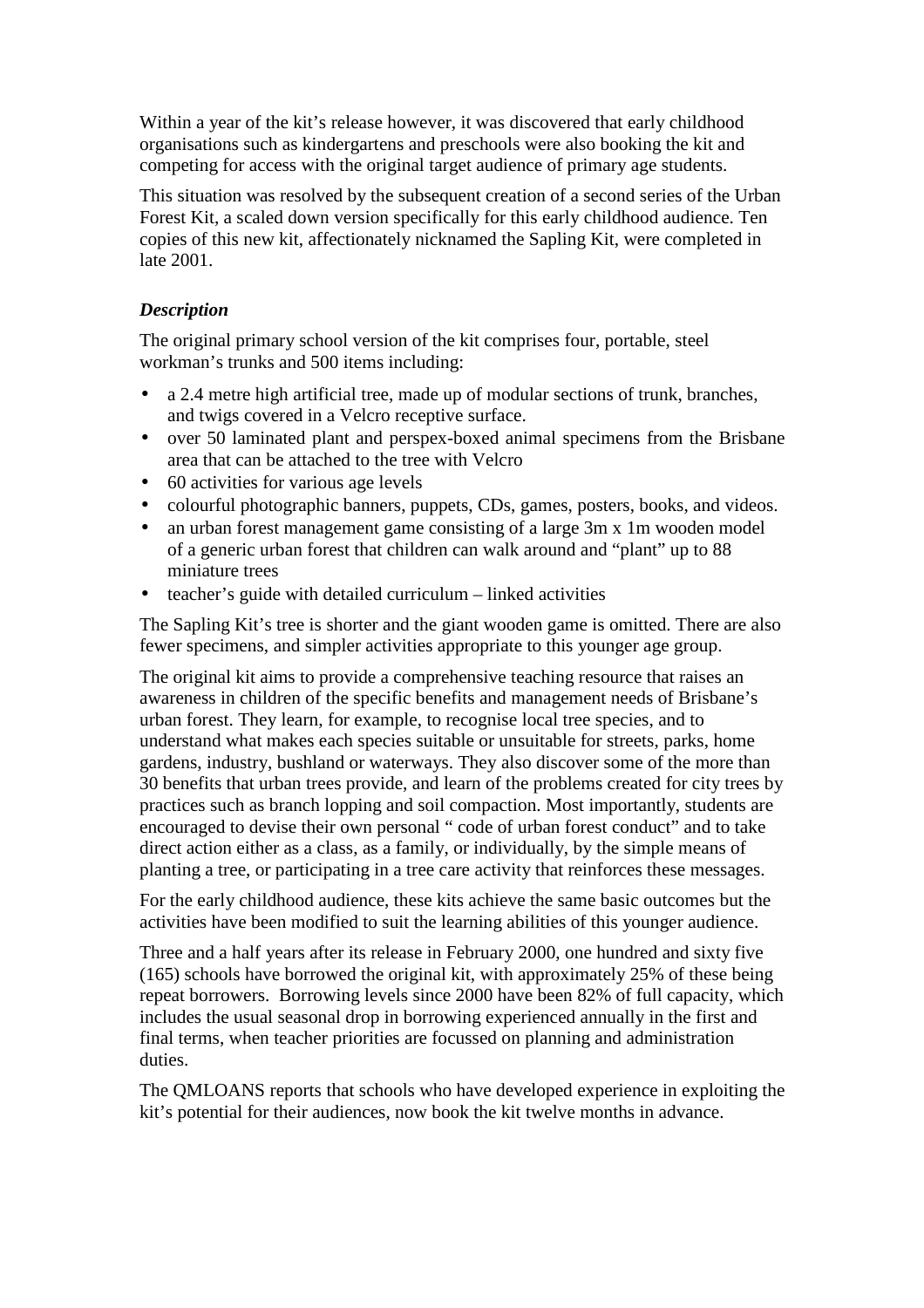The Sapling kit has been borrowed one hundred and forty seven times (147) by preschools, kindergartens and child care centres since its release in February 2002, with borrowing levels at 89% of full capacity.

## **Why is the kit successful?**

In reviewing what has made the kits a success, the QMLOANS staff suggest six major contributing factors:

## **1. Hands-on**

Teachers agree unanimously that the best feature of the kits are their 'touchability'. Students relate to being able to hold and look closely at real specimens from local plant species: leaves, flowers, fruit, bark, and seeds. These are in clear perspex cylinders, as are the several preserved specimens of native Brisbane animals, such as bats, glider possums, birds and butterflies.

All class activities are highly interactive. Students build their own tree twig by twig, branch by branch and clothe it with hand-sized plant specimens and then insert the animals among the foliage.

This interactivity engenders a strong sense of personal stewardship and caring for their tree, which is reflected in the frequent occurrence of children bringing their parents in to the classroom to see "their" tree. This provides an intergenerational benefit.

Teachers also report that the tree is often a focus of daily manipulation as teachers and students explore various themes of life in an urban forest. They get to sit beneath it and listen to stories and to attach their written compositions to the tree's large, laminated, leaves.

The culminating hands on activity in the higher grades is the urban forest management game, where children compete in teams to correctly place the right plants in their appropriate place in the urban forest.

# **2. Curriculum linked**

To assist teachers with the demands of the educational syllabus, all activities are designed and presented in accordance with the requirements of the Education Queensland curriculum for Studies of Society & the Environment (SOSE), Art, Science, and Numeracy.

Teachers report they enjoy the graphic linkages used in the Teacher's guide, directly linking syllabus outcomes with urban forest activities.

#### **3. Durable and portable**

From seventeen years experience of maintaining a museum loans service, QMLOANS staff appreciate the need to use kid-resistant, durable materials, and materials. It was also necessary to make the kits portable enough to be able to be carried by two people. The artificial tree, for example, is made of plastic plumbing pipe because of its lightweight nature, and has been painstakingly glued and hand stitched with a Velcro receptive covering by teams of Museum volunteers.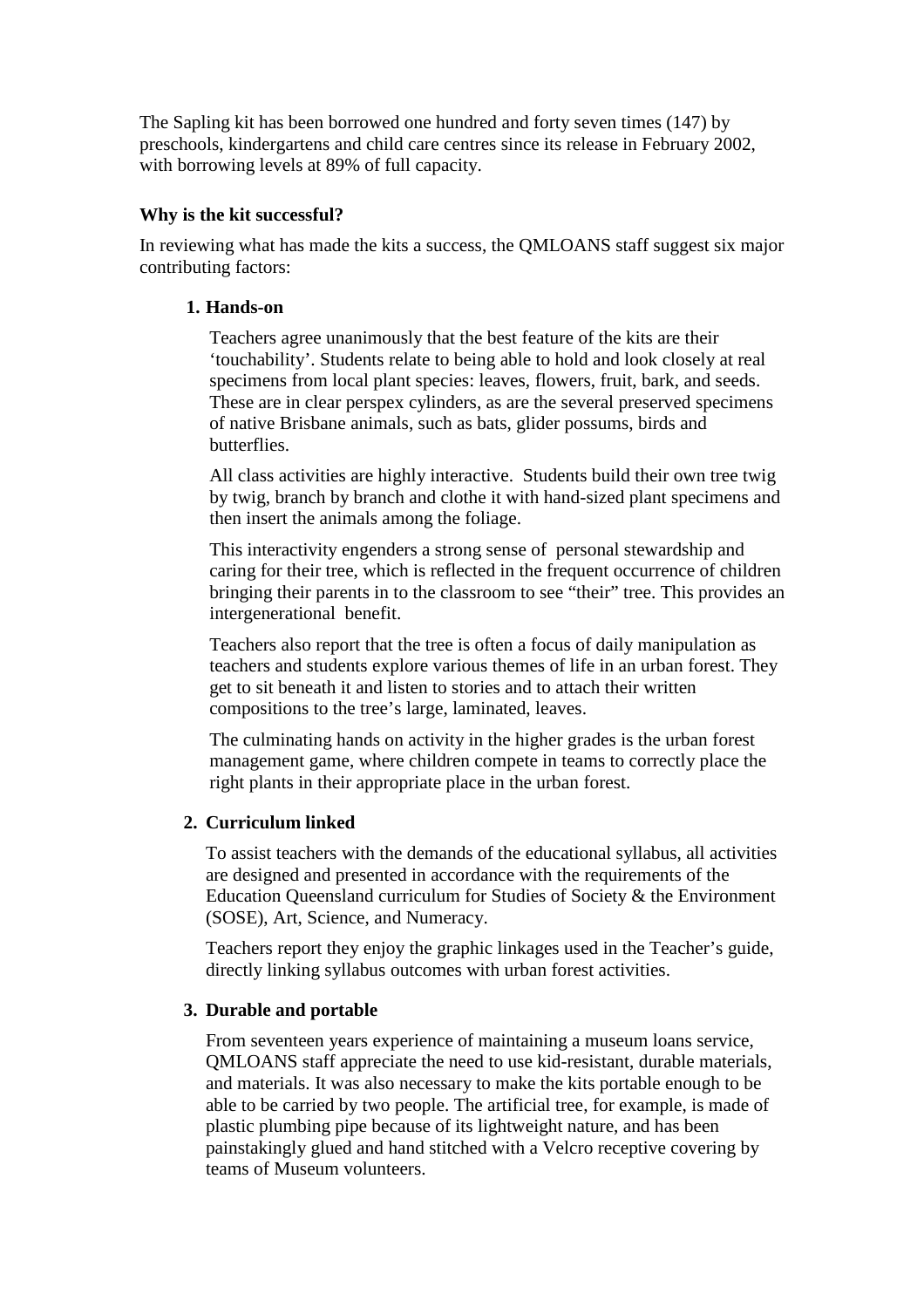#### **4. Comprehensive**

The variety of activities and resource materials in each kit enables busy teachers to use the kit across a spectrum of educational purposes. The teachers declared that a bonus is the kit's comprehensiveness because they do not have to spend time doing further research or provide additional materials. However, this comprehensiveness is also overwhelming for some first-time users who reported feeling daunted by the wealth of material before them. It seems that teachers become better able to exploit the kit after the second or third loan, when they have a better feel for how to use it.

The multifaceted nature of the kits have spawned their adaptation for usage in unexpected ways. For example, a careers consultant in a local high school used the kit to draw a parallel between the biodiversity of Brisbane and the multi-cultural nature of the 45 different nationalities at their high school. Also, one school set up a local botanic gardens in their grounds, naming the trees in their school from the information in the kit. Another school progressed from leaf and bark rubbing activities to create an art exhibition on this activity for their annual art show.

#### **5. Direct action and "Urban Forest Code of Conduct"**

Teachers also reported the success of the inclusion of a direct action component for the children. Approximately one-third of the teachers declared that tree-planting projects have occurred at their school as a result of using the kit. One school has used the kit to direct a contractor in selecting the plant species for landscaping their school grounds. Others have contacted their local 'greening' groups to work together on a project with the children.

Another popular learning feature of the kits is the evolution of an environmentally sensitive Urban Forest Code of Conduct. This feature is an integral part of the kit and the Code is developed with each step of their month long study of the Kits.

#### **6. Mutually beneficial**

From a project management perspective, part of the kit's success lies in the complementary nature of the contributions of Brisbane City Council and QMLOANS. Neither partner could have created the kit alone, and this generated a strong incentive to work together as an effective team with a common goal.

The outcomes for each were also complementary. The Brisbane City Council is achieving a continuing urban forest education presence in Brisbane schools without further financial outlay, while the Museum Loans Service is meeting borrowers' demands for quality educational kits with ecological themes.